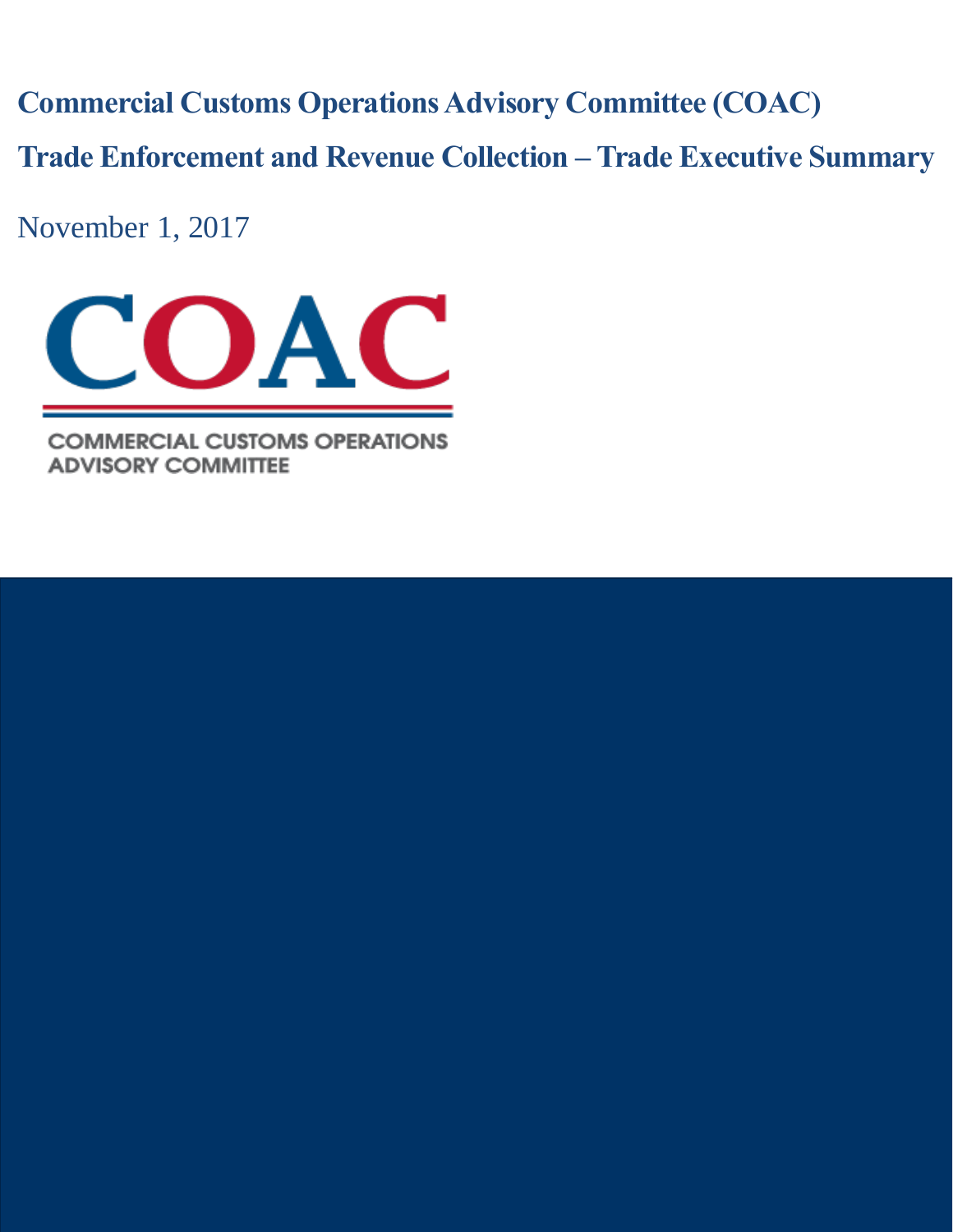### **Commercial Customs Operations Advisory Committee (COAC)**

#### **November 2017**

#### **Report of the Work of the COAC Subcommittee on Trade Enforcement and Revenue Collection (TERC)**

**Co-Chairs Lisa Gelsomino - Avalon Risk Management Kevin Pinel - Microsoft Corporation**

#### **Background**

During the first quarterly meeting of the 14th Term of COAC held on April 24, 2015, it was decided that topics from the 13th Term of the Trade Enforcement and Revenue Collection (TERC) Subcommittee would continue to be worked on in the 14th Term. This includes the Anti-Dumping and Countervailing Duty (AD/CVD), Bonds, and Intellectual Property Rights (IPR) Working Groups. The Regulatory Audit Working Group that was established in the  $13<sup>th</sup>$ Term continues to be on hiatus until further notice from U.S. Customs & Border Protection (CBP). In July 2016, a new Forced Labor Working Group (FLWG) was also established. All subcommittee objectives and scope are consistent with the official charter of COAC.

#### **Summary of Work**

Since launching the TERC Subcommittee in April 2015, four (4) Working Groups have been operating. The AD/CVD, Bond, Forced Labor, and IPR Working Groups consist of COAC and non-COAC members representing over 100 different stakeholders from the trade including importers, domestic industry, U.S. manufacturers, brand holders, customs brokers, sureties, attorneys, ABI vendors, carriers, consultants, various trade associations as well as participants from CBP and other Partner Government Agencies (PGAs).

During this quarter, the TERC Subcommittee held three conference calls and continues to focus on all aspects of the enforcement provisions under the Trade Facilitation and Trade Enforcement Act (TFTEA) that passed in February 2016. Updates from each TERC Subcommittee Working Group are provided below.

#### **Bond Working Group**

During this quarter, the Bond Working Group held three conference calls and focused on developing more recommendations to address Section 115 of TFTEA regarding Importer Risk Assessment, and the need for CBP to develop a plan for enhanced bonding. An in-person meeting was held in Washington, DC on September 25, 2017, to develop recommendations in preparation for the November 14, 2017, COAC public meeting.

#### **AD/CVD Working Group**

During this quarter, the AD/CVD Working Group held two conference calls to review the recommendations to ensure input from all trade stakeholders. Many of the recommendations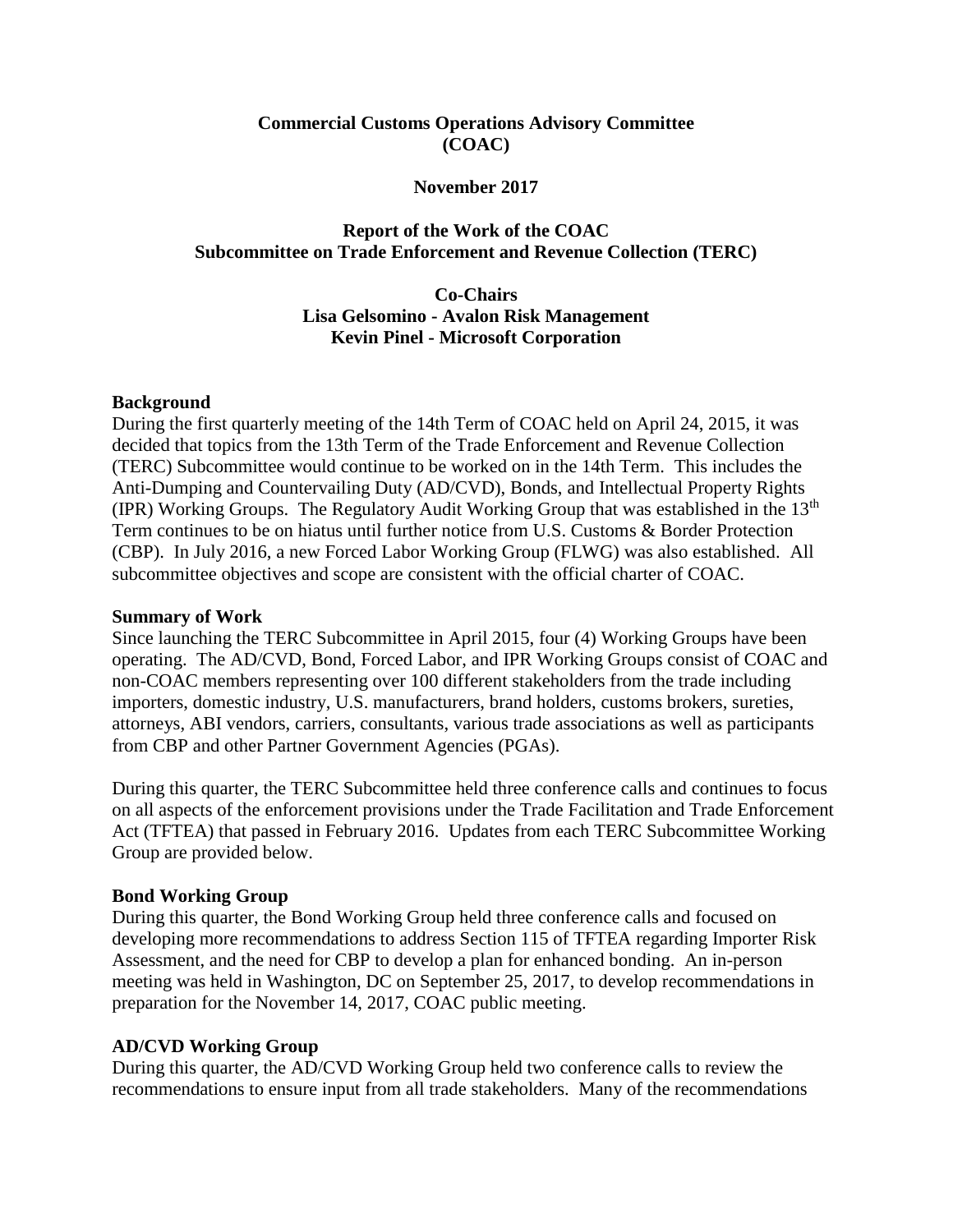developed by the Bond Working Group involve increased bonding for shipments subject to AD/CVD. The AD/CVD Working Group also continues to discuss any matters of concern raised by the trade as new cases continue to develop as well as the success of enforcement efforts, especially due to the implementation of the Enforce and Protect Act (EAPA) under TFTEA. To date, there have been 14 EAPA cases submitted to CBP, a status of which can be found at [https://www.cbp.gov/trade/trade-enforcement/tftea/enforce-and-protect-act-eapa.](https://www.cbp.gov/trade/trade-enforcement/tftea/enforce-and-protect-act-eapa)

# **Forced Labor Working Group (FLWG)**

In response to TFTEA removing the consumptive demand provision from Forced Labor laws in February 2016, the FLWG was established on July 13, 2016. The FLWG includes over 35 participants from the trade industry including representatives from CBP, ICE, DOL, and various Civil Society Organizations (CSOs). The FLWG provided recommendations to CBP at the November 2016, COAC public meeting. While CBP reviewed the recommendations, the FLWG was on hiatus and started up again on September 12, 2017.

During this quarter, the FLWG held three conference calls. On September 26, 2017, over 25 members of the FLWG attended an all-day meeting in Washington, DC to:

- 1. Discuss recent CBP forced labor activities and accomplishments;
- 2. Learn about CBP's engagement efforts and the CBP forced labor allegation review process;
- 3. Understand the role DHS and the interagency play in forced labor efforts;
- 4. Discuss the Working Group's current recommendations as they pertained to CBP's recent forced labor activities;
- 5. Brainstorm recommendations on forced labor metrics; and
- 6. Discuss alignment of existing statutory and regulatory authorities and forced labor regulations.

As a result of the in person meeting, the FLWG plans to provide additional recommendations at the November 14, 2017, COAC public meeting.

# **IPR Working Group (IPRWG)**

During this quarter, the IPRWG has held three conference calls and received a presentation from CBP on the Donation Acceptance Program. The IPRWG also received from and discussed with CBP the status of the previous recommendations presented during the COAC pubic meeting held in July 2016.

The IPRWG has provided clarity, through discussions with CBP and the National IPR Center, on further areas to consider in support of IPR efforts:

- 1. Expansion of abandonment program and partnership in small package areas.
- 2. Bi-directional conversations with Trade on threats leveraging the Centers of Excellence.
- 3. Areas of opportunity for automation in the IPR space.
- 4. Efficiency in the destruction of goods process.
- 5. Revisit the known importer concept in light of emerging technologies.

The IPRWG will continue to act as a standing forum of subject matter experts that can be called together by CBP when any IPR issues arise to solicit feedback and advice from the trade.